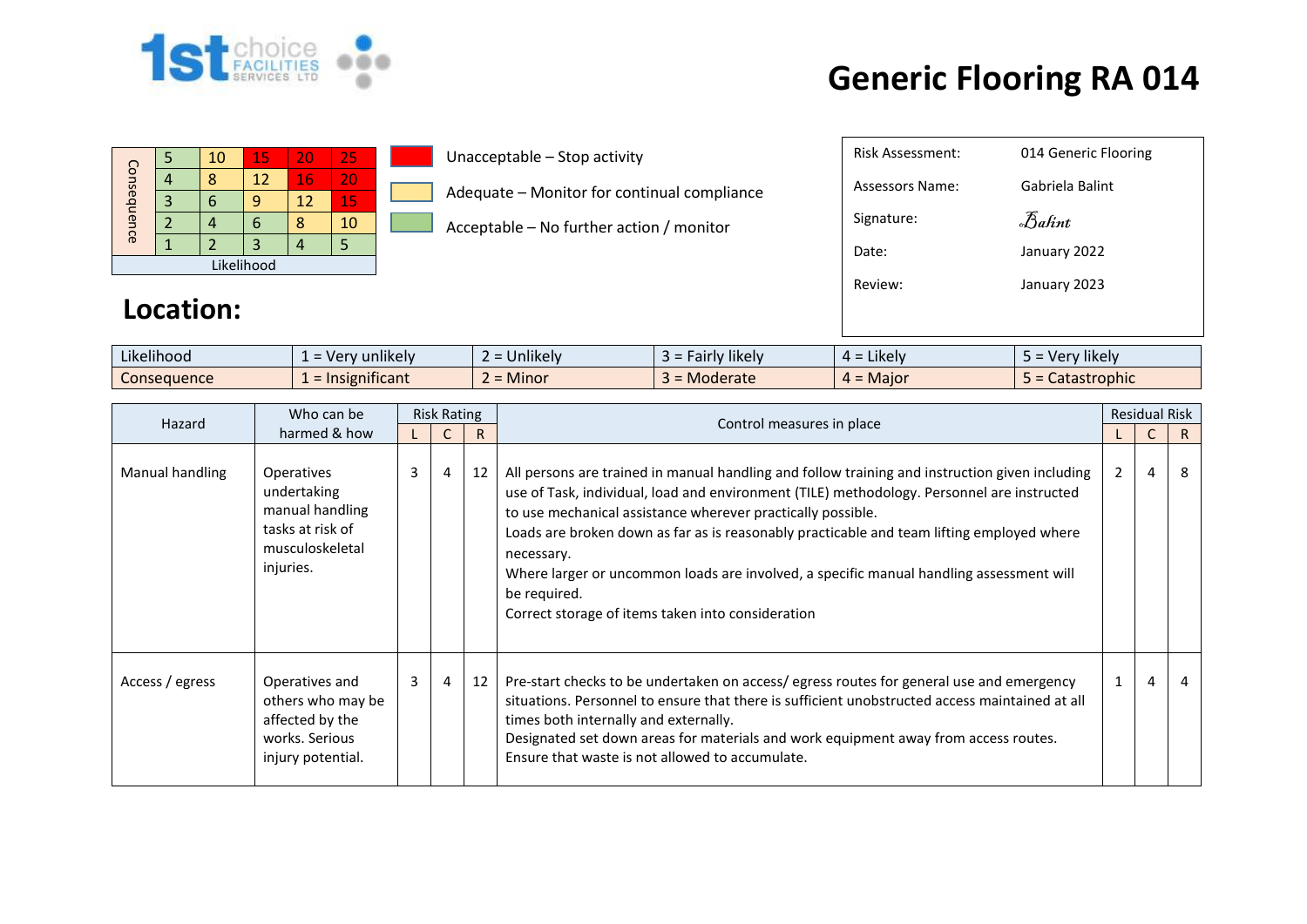

| Work at height              | Persons<br>undertaking the<br>task. Serious injury<br>potential / fatality<br>through falling<br>from height         | 3 | 5 <sub>1</sub> | 15 | In line with training delivered, operatives are instructed in the following. All work at height is<br>to be planned and only undertaken by competent persons or if being trained, supervised by<br>a competent person.<br>Personnel aware of fragile surfaces, open voids and edges ensuring adequate protection is in<br>place. Work at height is not undertaken where weather conditions prohibit safe working.                                            | $2^{\circ}$    | 5              | 10 |
|-----------------------------|----------------------------------------------------------------------------------------------------------------------|---|----------------|----|--------------------------------------------------------------------------------------------------------------------------------------------------------------------------------------------------------------------------------------------------------------------------------------------------------------------------------------------------------------------------------------------------------------------------------------------------------------|----------------|----------------|----|
| Slips, trips and falls      | Persons<br>undertaking the<br>task. Serious injury<br>potential increasing<br>due to MH activity.                    | 4 | $\overline{4}$ | 16 | Routes and areas are checked for obstructions and availability of space or other hazards i.e.<br>wet floor, spillages, saw dust, uneven or slippery surfaces and cables etc. prior to use.<br>Personnel aware of additional hazards that may lead to STF on the same level i.e. inadequate<br>lighting, weather conditions, changes in surface etc.<br>Good housekeeping standards are maintained and inspected at all times.                                | $\overline{2}$ | $\overline{4}$ | 8  |
| Work in restricted<br>areas | Persons<br>undertaking task,<br>minor<br>musculoskeletal<br>injury potential                                         | 3 | 3              | 9  | Personnel to ensure they can take up a comfortable working position which is free from<br>additional hazards. Set up tooling within easy reach. Task rotation where practicable /<br>regular breaks.<br>Use of knee pads when laying / removing flooring                                                                                                                                                                                                     | $\overline{2}$ | 3              | -6 |
| Loose floor<br>coverings    | Persons accessing<br>and working in<br>work areas<br>Moderate injury<br>potential through<br>slips, trips and falls. | 3 | 3              | 9  | Check floor coverings are adequate, if placing protective coverings, tape down where<br>possible to prevent lifting. When working in raised floor areas, check for evenness as uneven<br>surface may be a sign of damaged pedestals / stringers.<br>Raised nails / screws in wooden flooring to be secured or removed to reduce incidents of<br>tripping. Personnel check for services running under flooring including electric, gas and water<br>services. | $\mathbf{1}$   | 3              | 3  |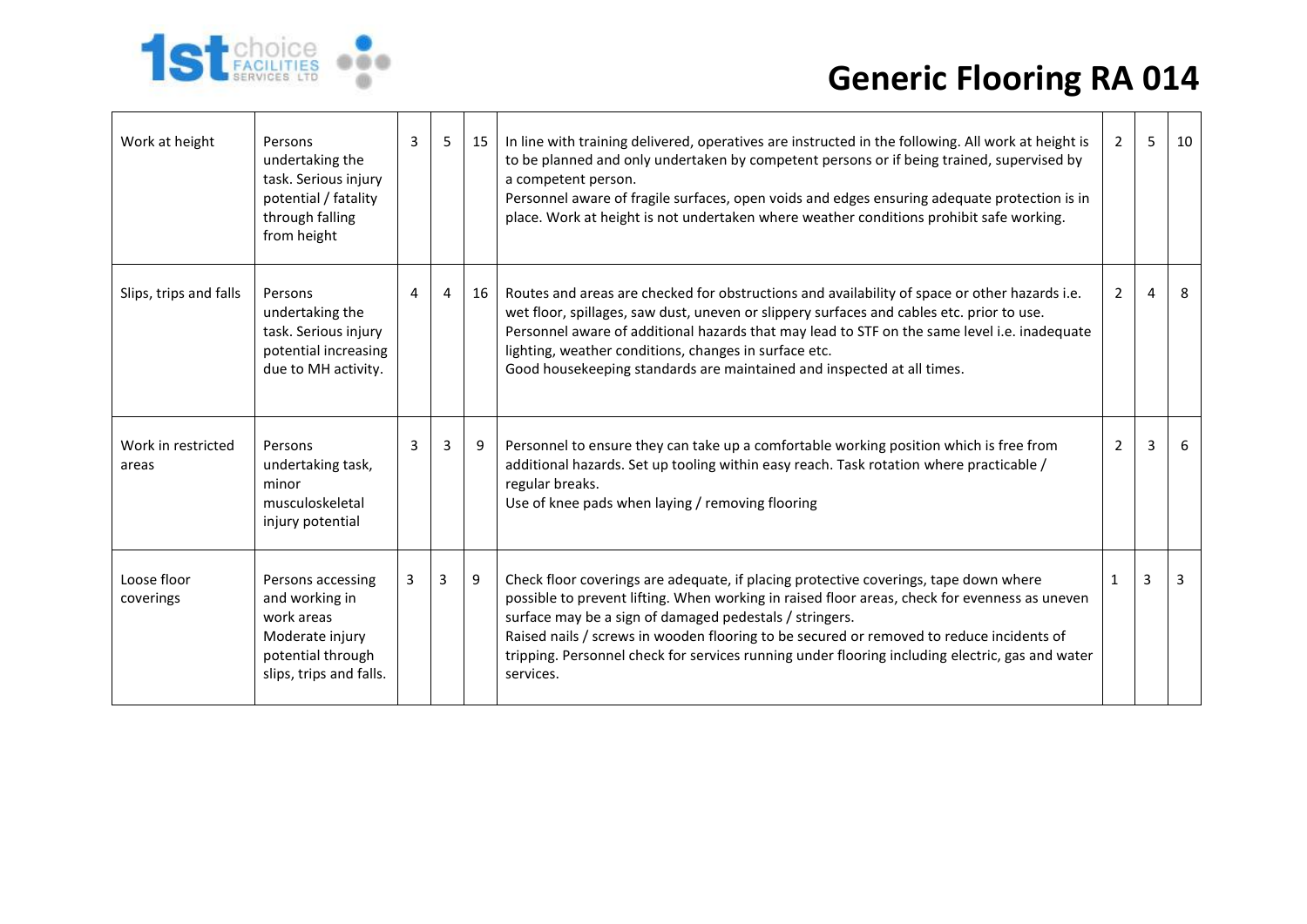

| Hot works (i.e. use<br>of hot air gun for<br>vinyl) | Any person working<br>in the area and<br>others who may be<br>affected by<br>consequences of<br>fire / fumes.<br>Serious injury,<br>possible fatalities. | $\overline{2}$ | 5 | 10 | All hot works strictly controlled through use of the hot works permit and control measures<br>outlined within including fire watch and suitable extinguishing agent in close proximity to the<br>works.<br>Use of adhesives only as directed.                                                                                                                                                                                                                                                        | $\mathbf{1}$   | 5              | 5 |
|-----------------------------------------------------|----------------------------------------------------------------------------------------------------------------------------------------------------------|----------------|---|----|------------------------------------------------------------------------------------------------------------------------------------------------------------------------------------------------------------------------------------------------------------------------------------------------------------------------------------------------------------------------------------------------------------------------------------------------------------------------------------------------------|----------------|----------------|---|
| Use of substances<br>hazardous to health            | All personnel who<br>use or may be<br>affected by the use<br>of hazardous<br>substances, serious<br>injury potential                                     | 3              | 4 | 12 | Products only to be used as directed following control measures outlined in COSHH<br>assessments and MSDS as necessary. Personnel to be aware of others who may be affected<br>by the use of the substance. Ensure adequate ventilation is in place at all times, use of forced<br>ventilation as necessary. Personnel report any adverse effects through the use of substances<br>i.e. adhesives. Use of suitable PPE where there is a risk of splashing / skin contact / emission<br>of fumes etc. | $\mathbf{2}$   | $\overline{a}$ | 8 |
| Use of machinery                                    | Persons using<br>machinery, serious<br>injury potential<br>through drawing in<br>/ crushing etc.                                                         | 3              | 4 | 12 | Only competent persons allowed to operate machinery or if being trained, supervised by a<br>competent person.<br>All machinery to be set up in line with manufacturers instructions ensuring that space is<br>available to allow safe working.<br>Personnel to tie back long hair and not introduce loose clothing into the working area.                                                                                                                                                            | $2^{\circ}$    | $\overline{a}$ | 8 |
| Use of hand tools                                   | Persons using hand<br>tools to undertake<br>works, potential for<br>cuts / lacerations<br>etc.                                                           | 3              | 3 | 9  | Only competent persons allowed to use hand tools or if being trained, supervised by a<br>competent person.<br>Personnel to keep hands behind the tooling (cutting edge / blade) and wear gloves suitable<br>to the task.<br>If drilling, use of safety eyewear.<br>Defective tooling to be removed and replaced as necessary. Keep all cutting heads sharp and<br>protected when not in use.                                                                                                         | $\overline{2}$ | 3              | 6 |